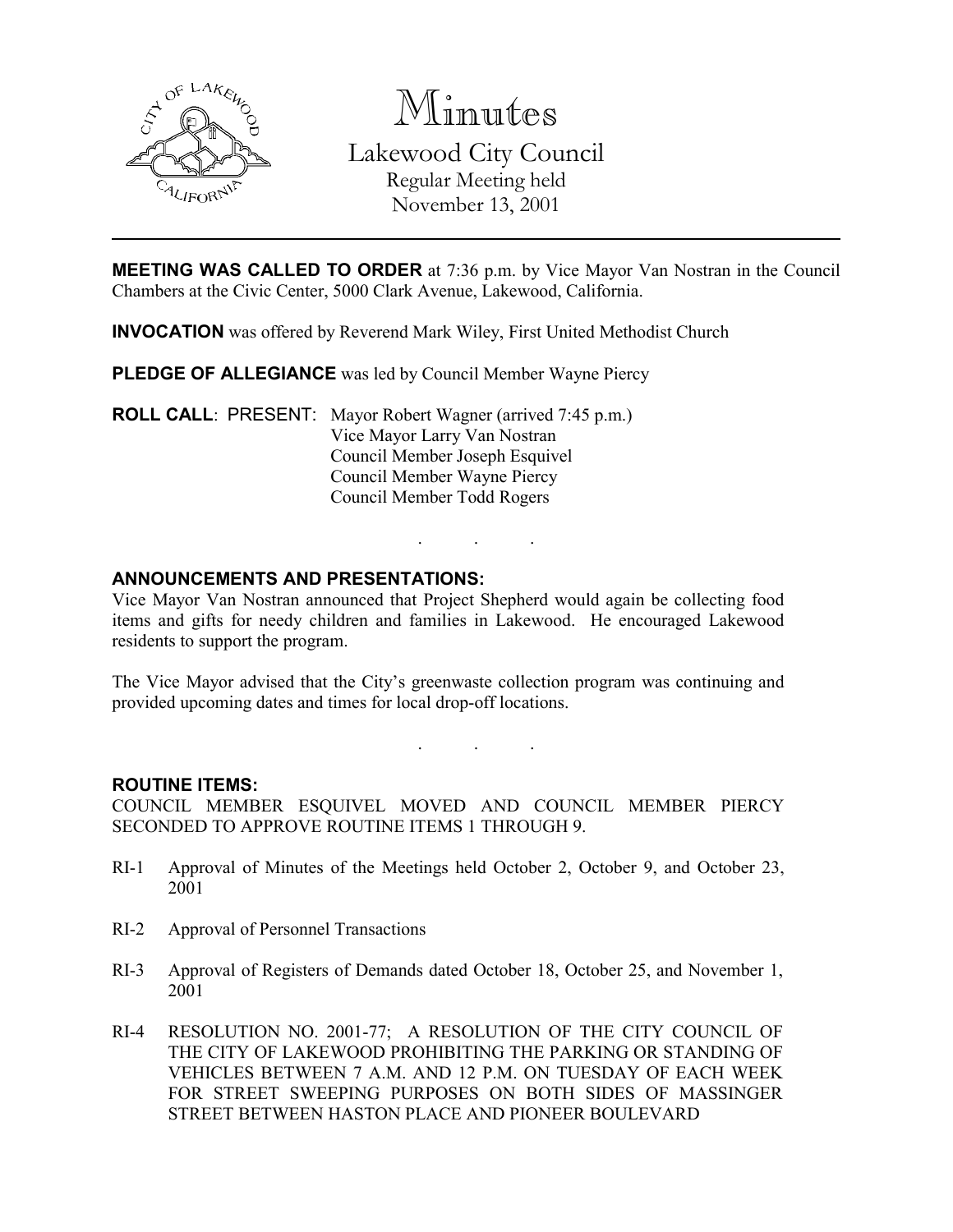City Council Minutes November 13, 2001 Page 2

#### ROUTINE ITEMS: Continued

- RI-5 Approval of Amendment to the Engineering Services Agreement for the Preparation of the Water Master Plan
- RI-6 RESOLUTION NO. 2001-78; A RESOLUTION OF THE CITY COUNCIL OF THE CITY OF LAKEWOOD PROHIBITING THE PARKING OR STANDING OF VEHICLES ON THE WEST SIDE OF PALO VERDE AVENUE BETWEEN DROXFORD STREET AND ALLINGTON STREET WITHIN THE CITY OF LAKEWOOD

RESOLUTION NO. 2001-79; A RESOLUTION OF THE CITY COUNCIL OF THE CITY OF LAKEWOOD ESTABLISHING A "NO PARKING, MONDAY TO FRIDAY, 1 P.M. TO 4 P.M., BUS LOADING" ZONE ON THE WEST SIDE OF PALO VERDE AVENUE BETWEEN DROXFORD STREET AND ALLINGTON STREET WITHIN THE CITY OF LAKEWOOD

- RI-7 RESOLUTION NO. 2001-80; A RESOLUTION OF THE CITY COUNCIL OF THE CITY OF LAKEWOOD RESCINDING RESOLUTIONS ESTABLISHING PHYSICALLY HANDICAPPED PERSONS DESIGNATED PARKING SPACES WITHIN THE CITY OF LAKEWOOD
- RI-8 Approval of Reduction of Retention for Public Works Project No. 01-3, Water Main Replacement
- RI-9 Approval of Monthly Report of Investment Transactions

UPON ROLL CALL VOTE, THE MOTION WAS APPROVED:

AYES: COUNCIL MEMBERS: Esquivel, Piercy, Van Nostran and Rogers

NAYS: COUNCIL MEMBERS: None

ABSENT: COUNCIL MEMBERS: Wagner

### 3.1 • CONSULTING AGREEMENT FOR 2002 MAJOR STREET RESURFACING **PROJECT**

. . .

The Director of Public Works, Lisa Rapp, gave a brief oral presentation based on the memorandum in the agenda packet and stated staff had obtained a proposal from Willdan for the design of the 2002 Major Street Resurfacing Project, which would include street overlays for Clark, Downey and Palo Verde Avenues and Pioneer Boulevard. It was the recommendation of staff that the City Council authorize the execution of an agreement with Willdan for the 2002 Major Street Overlay Project, in an amount not to exceed \$96,050.

COUNCIL MEMBER PIERCY MOVED AND COUNCIL MEMBER ROGERS SECONDED TO APPROVE STAFF'S RECOMMENDATION.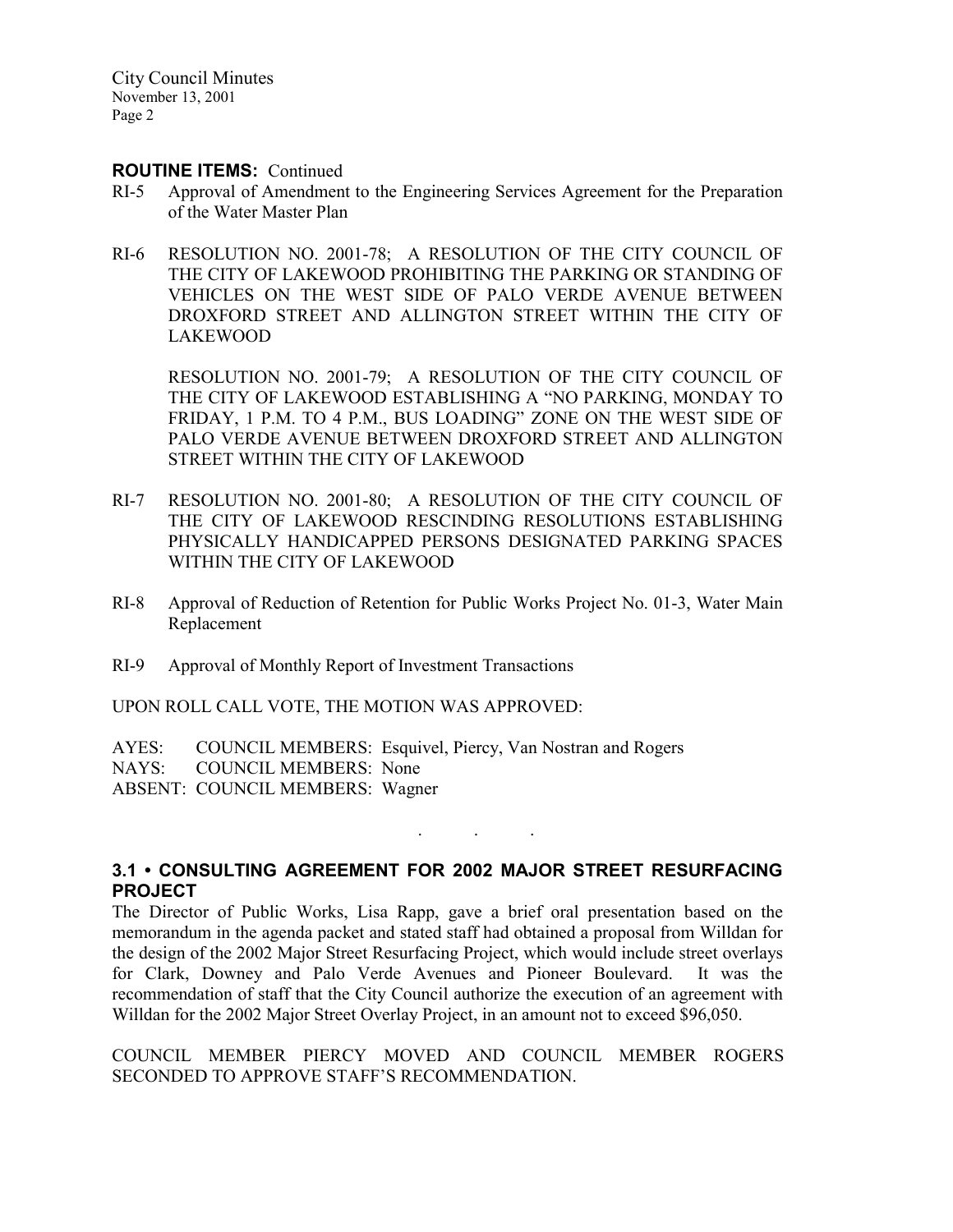## 3.1 • CONSULTING AGREEMENT FOR 2002 MAJOR STREET RESURFACING PROJECT - Continued

. . .

. . .

. . .

UPON ROLL CALL VOTE, THE MOTION WAS APPROVED:

AYES: COUNCIL MEMBERS: Esquivel, Piercy, Van Nostran and Rogers<br>NAYS: COUNCIL MEMBERS: None COUNCIL MEMBERS: None ABSENT: COUNCIL MEMBERS: Wagner

Mayor Wagner arrived at 7:45 p.m. and took his seat at the Council table.

### ANNOUNCEMENTS AND PRESENTATIONS: Continued

Mayor Wagner announced that a drive was in process to form a new Kiwanis Club in the City of Lakewood. He noted that such an organization would clearly benefit the community and urged any interested residents to contact City Hall for more information.

### 1.1 • APPEAL OF THE DECISION OF THE PLANNING AND ENVIRONMENT COMMISSION REGARDING CONDITIONAL USE PERMIT NO. 44, AMENDMENT NO. 5, ARBOR ROAD

The Director of Community Development, Chuck Ebner, displayed slides and gave a brief oral presentation based on the memorandum in the agenda packet and stated St. Timothy Lutheran Church and School had applied for an amendment to their existing Conditional Use Permit to allow the installation of a portable building to be used as a before- and after-school day care center for their students. After receiving testimony and considering alternate locations for the portable unit, the Planning and Environment Commission had approved the request, finding that the proposed location provided the best buffer to the adjacent neighborhood and was least disruptive to use of the site. The Commission had also imposed a condition that children using the portable unit would not arrive earlier than 6:30 a.m. or be outside prior to 7:45 a.m. On October 18, 2001, Mr. William J. Furst had filed an appeal of the Commission's decision.

City Attorney John S. Todd enumerated for the record the documents presented for City Council consideration which included the staff report of the Director of Community Development with two diagrams attached; the written appeal of Mr. William J. Furst, with two photos, dated October 18, 2001; Planning and Environment Commission Resolution No. 24-2001, including exhibits A through G; and the minutes of the Planning and Environment Commission meetings held September 6, 2001, and October 4, 2001. He advised that the appeal was not limited to the material previously presented but was considered a hearing de novo and new evidence could be presented.

Mayor Wagner opened the public hearing at 7:57 p.m. and called for anyone in the audience wishing to address the City Council on this matter.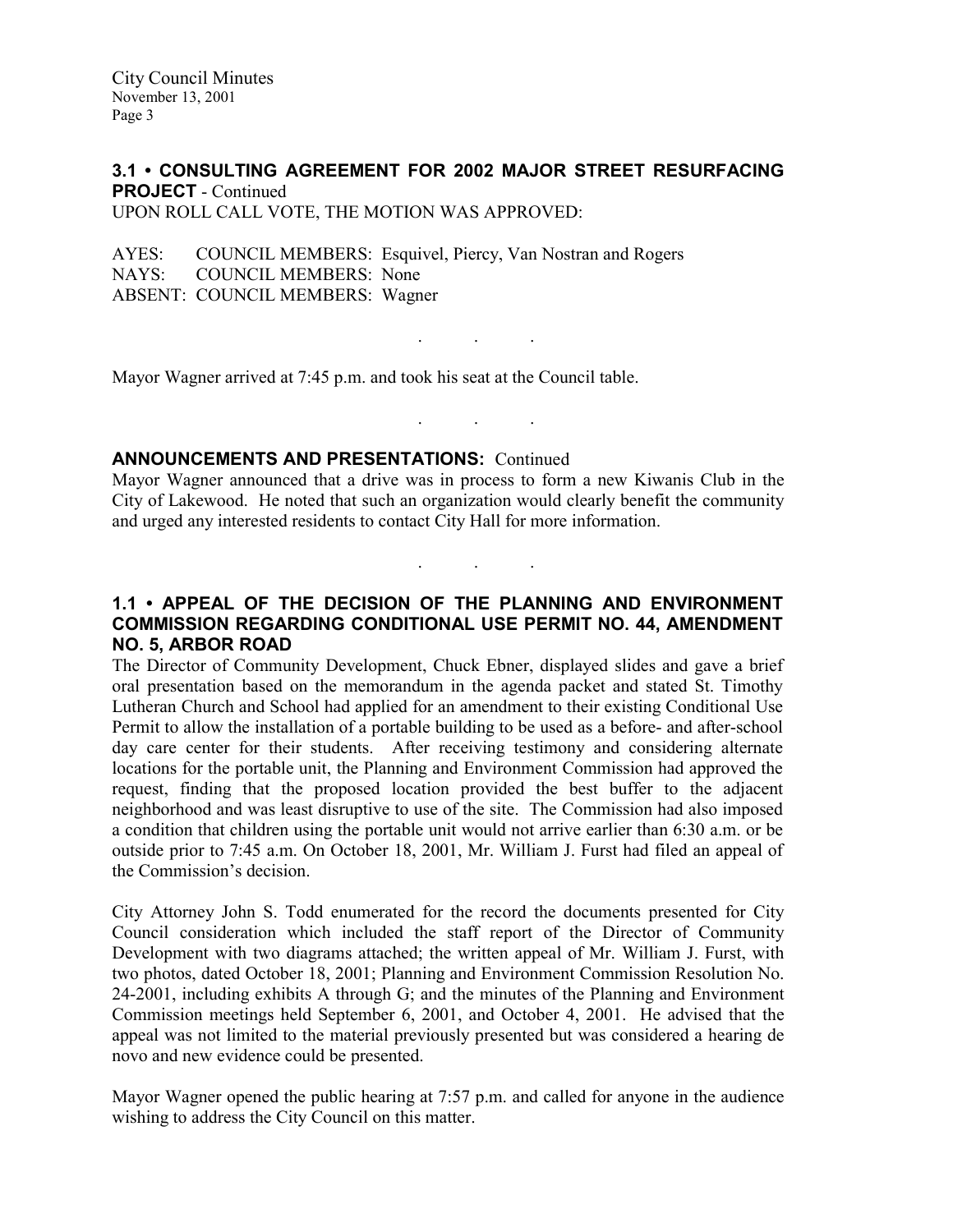### 1.1 • APPEAL OF THE DECISION OF THE PLANNING AND ENVIRONMENT COMMISSION REGARDING CONDITIONAL USE PERMIT NO. 44, AMENDMENT NO. 5, ARBOR ROAD - Continued

William J. Furst distributed photographs to the City Council. When questioned by the City Attorney, he stated that he had taken the photographs himself on September 5, 2001, and that the photographs accurately represented the property as it presently existed.

Mr. Furst stated that initially the school had been quite small, but after the addition of the two-story building, enrollment had increased considerably, increasing the noise to the adjacent neighborhood. He further stated that an additional sound barrier was needed and that he would like to see the existing chain link fence replaced with a six-foot block wall.

Responding to a question from Mr. Furst regarding the disposition of the building after the five-year period expired, Mr. Ebner stated that after five years, the school would be required to replace the temporary building with a permanent structure.

Mayor Wagner asked Mr. Furst if he was aware of the condition which limited the drop-off time to 6:30 a.m. and no outside play until 7:45 a.m. Mr. Furst responded by stating that without adequate supervision, that condition would be difficult to enforce.

Vice Mayor Van Nostran expressed concern that construction of a block wall at the rear of the school would make the Southern California Edison right-of-way area a "no man's land" where someone could easily hide.

Responding to Mr. Furst's concern about the adequacy of the proposed space for a temporary building, Mr. Ebner reviewed the dimensions of the area and noted that there would be a fivefoot setback, with landscaping, between the building and the chain-link fence.

Mr. Ebner responded to a question from Council Member Rogers by stating that the chainlink fence belonged to the school, not to Edison.

The City Attorney inquired if the right-of-way area was gated at the street. Water Resources Director Jim Glancy stated that the right-of-way area was open to the street at the Woodruff Avenue end.

Council Member Rogers pointed out that since the conditional use permit process provided a revocation procedure if all conditions were not met, Mr. Furst could be assured that the children would be kept inside the building prior to 7:45 a.m. and after 5:30 p.m. Mr. Furst responded that he was not convinced those conditions would be carried through by the school.

In response to a question from City Attorney Todd, Mr. Furst stated that he was speaking for himself and for his closest neighbor, Frank Spicer at Tanglewood Street.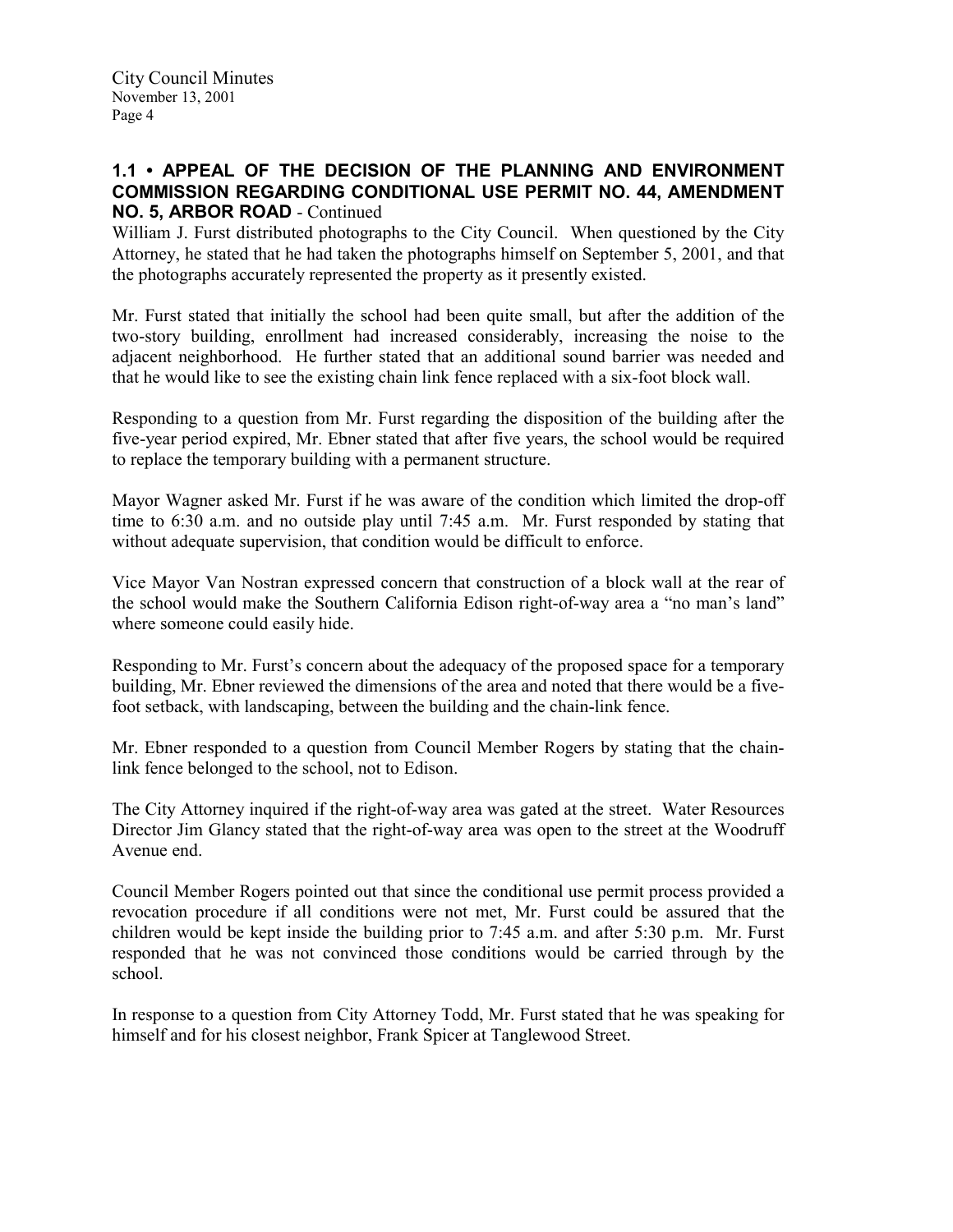### 1.1 • APPEAL OF THE DECISION OF THE PLANNING AND ENVIRONMENT COMMISSION REGARDING CONDITIONAL USE PERMIT NO. 44, AMENDMENT NO. 5, ARBOR ROAD – Continued

Bob Brayton stated that he thought an understanding had been reached after the initial Planning and Environment Commission hearing that the school would meet with the neighboring residents about their concerns. He reported that there was never any subsequent contact by the school. He also stated that he felt a six or seven-foot block wall would not have any impact on the noise produced by the school.

Responding to a question from the City Attorney, Mr. Furst stated that although he had provided his name, address and telephone number to the church pastor, he was never contacted by the church or school either.

Judith Starr stated that she was the principal of the St. Timothy Lutheran School and that the school was not looking to increase enrollment, but that the building was intended to set aside a specific area for day care and keep the need to move students around to a minimum. Responding to a question from Mayor Wagner, Ms. Starr stated that about 85 students utilized the school provided day care, most of them after school.

Velia Guerra stated she was the Director of Extended Day Care for the school and was always on site during the morning day care hours. She advised that approximately 25 to 35 students were in day care between 6:30 and 7:30 a.m., with 85 in the after school program. She stated that student safety was always their highest priority and that students were never allowed outside before 7:45 a.m. or after 5 p.m.

Responding to questions from Council Member Piercy, Ms. Guerra stated that use of the playground was staggered so that not all grade levels were using it at the same time. She stated that the only problem in the day care program over the last six months was a student who was throwing rocks across the back fence and that the problem had been addressed. She noted that there had been no complaints from the neighbors and that things should be quieter once the building was in place.

Craig Swanson stated that he was a member of the church board and would guarantee that the school would abide by all of the conditions imposed by the Conditional Use Permit. He noted that the building would be much higher than a block wall and therefore much more effective at deflecting noise from the neighboring properties. He stated that he was unaware of any complaint from Mr. Furst or any of the other neighbors, but that he would be happy to work with the neighbors to resolve any problems.

Responding to a question from the City Attorney, Mr. Ebner stated that the side of the building that would face the neighboring properties had no windows and that the noise produced by the building's air conditioning unit were well under acceptable levels.

VICE MAYOR VAN NOSTRAN MOVED AND COUNCIL MEMBER ESQUIVEL SECONDED TO CLOSE THE PUBLIC HEARING.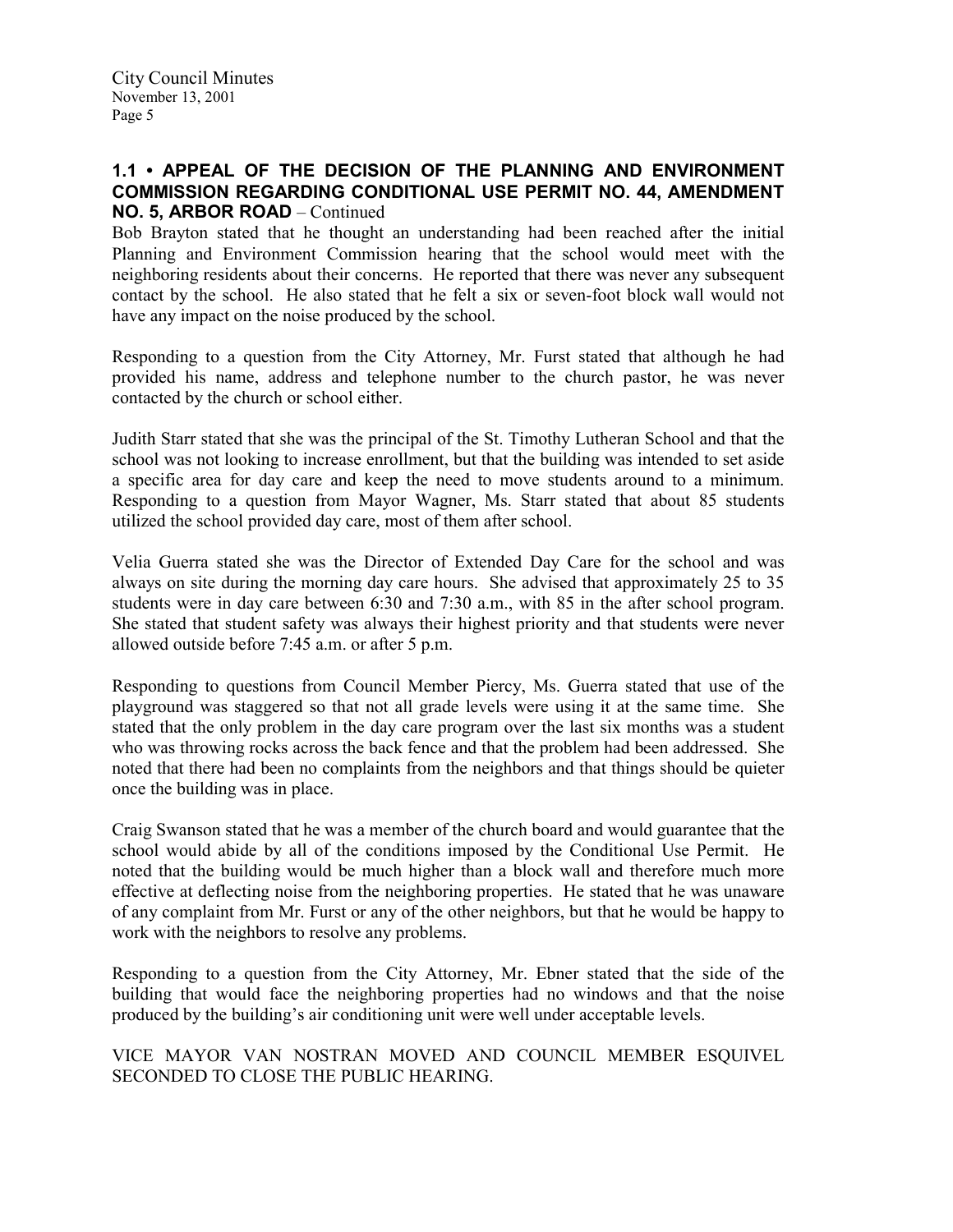### 1.1 • APPEAL OF THE DECISION OF THE PLANNING AND ENVIRONMENT COMMISSION REGARDING CONDITIONAL USE PERMIT NO. 44, AMENDMENT NO. 5, ARBOR ROAD – Continued

Council Member Rogers stated that unless a block wall was of extreme height, it would not help to muffle the noise of the school. He noted that the insulation in the building should provide a measure of sound-proofing.

Mayor Wagner stated that he could not see the need to impose any additional conditions unless it could be shown that there was an actual need for them. He noted that with the Edison right-of-way, the building would be about 70 feet from the actual residences and the real problem was not noise from the building, but noise from the playground. He stated that he felt the conditions regarding the hours the children were allowed outside were sufficiently restrictive, especially considering that by code, construction was allowed to begin as early as 7 a.m. He concluded by stating he could see no valid reason not to uphold the decision of the Planning and Environment Commission in this case.

MAYOR WAGNER MOVED AND COUNCIL MEMBER PIERCY SECONDED TO UPHOLD THE DECISION OF THE PLANNING AND ENVIRONMENT COMMISSION AFTER HAVING HEARD ALL OF THE EVIDENCE PRESENTED.

Vice Mayor Van Nostran expressed concern about the gates in the school property leading to the Edison right-of-way and suggested they be removed or secured.

Council Member Piercy stated that he agreed that it was important not to create a closed corridor by having block walls on both sides of the Edison right-of-way. He further stated that he felt the noise situation would improve with the installation of the building.

UPON ROLL CALL VOTE, THE MOTION WAS APPROVED:

AYES: COUNCIL MEMBERS: Esquivel, Piercy, Van Nostran, Rogers and Wagner NAYS: COUNCIL MEMBERS: None

### 2.1 • AMENDING THE ESTABLISHED LAKEWOOD HOUSING AUTHORITY BOARD TO PROVIDE FOR TENANT COMMISSIONERS

. . .

The Director of Community Development gave a brief oral presentation based on the memorandum in the agenda packet and stated that Federal regulations pertaining to housing authorities had been changed and Lakewood had been notified by the Department of Housing and Urban Development that the Lakewood Housing Authority needed to add two tenant members to its board of directors. It was the recommendation of staff that the City Council amend the resolution which established the Lakewood Housing Authority to provide for seven commissioners on the Housing Authority Board, two of which would be tenant commissioners.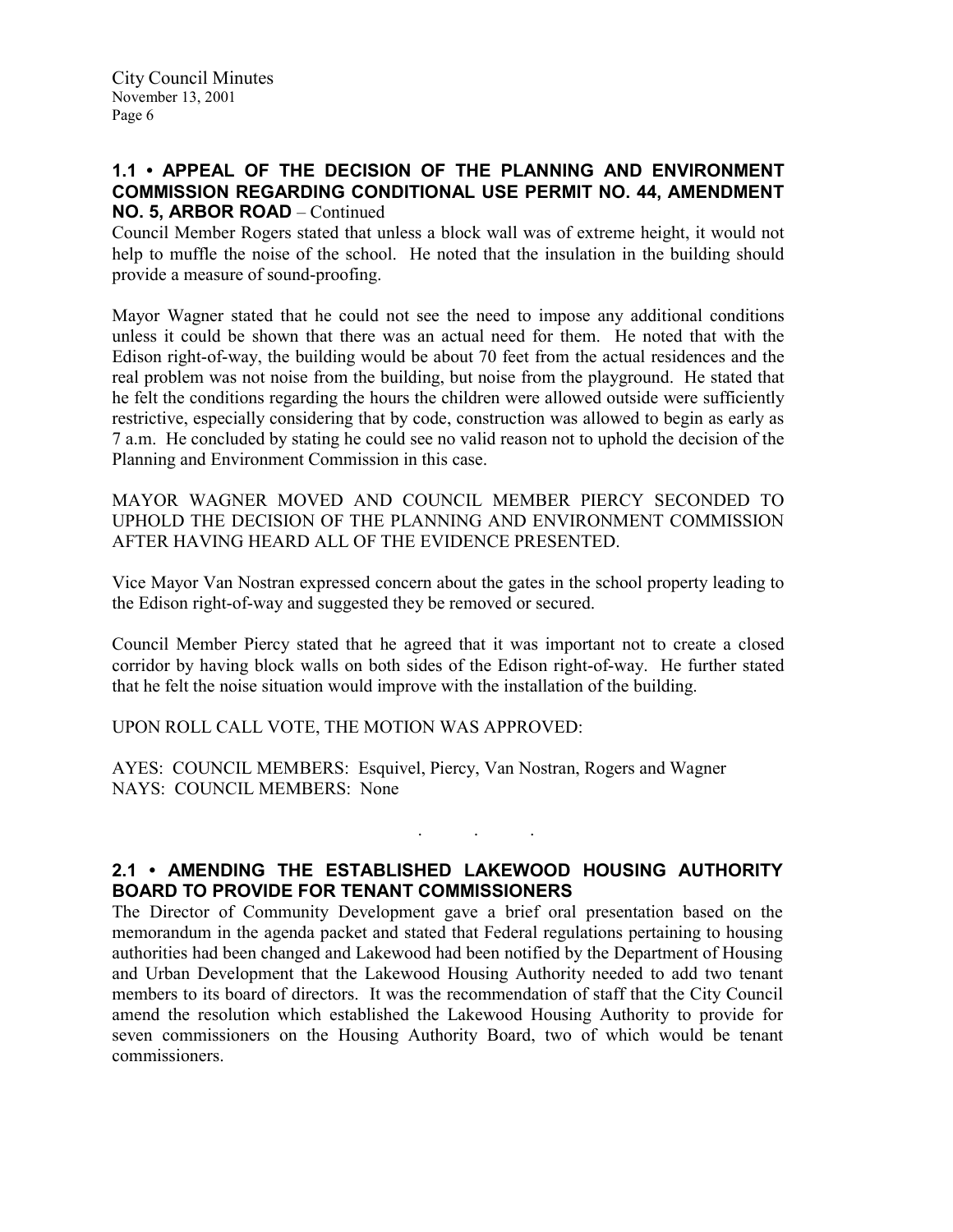2.1 • AMENDING THE ESTABLISHED LAKEWOOD HOUSING AUTHORITY BOARD TO PROVIDE FOR TENANT COMMISSIONERS - Continued RESOLUTION NO. 2001-81; A RESOLUTION OF THE CITY COUNCIL OF THE CITY OF LAKEWOOD AMENDING RESOLUTION NO. 84-76 PERTAINING TO THE HOUSING AUTHORITY OF THE CITY OF LAKEWOOD

COUNCIL MEMBER PIERCY MOVED AND COUNCIL MEMBER ESQUIVEL SECONDED TO ADOPT RESOLUTION NO. 2001-81. UPON ROLL CALL VOTE, THE MOTION WAS APPROVED:

AYES: COUNCIL MEMBERS: Esquivel, Piercy, Van Nostran, Rogers and Wagner NAYS: COUNCIL MEMBERS: None

### 3.2 • EASEMENT FOR THE SOUTH/WEST CORNER OF WOODRUFF AVENUE AND SOUTH STREET

. . .

The Director of Water Resources, Jim Glancy, displayed slides and gave a brief oral presentation based on the memorandum in the agenda packet, stating the owner of the property located at the southwest corner of Woodruff Avenue and South Street had requested that a water pipeline be relocated in order to accommodate a new development on the site. It was the recommendation of staff that the City Council authorize an agreement for the installation of a new water pipeline, accept an easement for the newly installed pipeline, complete a vacation of the current easement and authorize the Mayor to execute all documents necessary to complete these actions.

VICE MAYOR VAN NOSTRAN MOVED AND COUNCIL MEMBER ROGERS SECONDED TO APPROVE STAFF'S RECOMMENDATION. UPON ROLL CALL VOTE, THE MOTION WAS APPROVED:

AYES: COUNCIL MEMBERS: Esquivel, Piercy, Van Nostran, Rogers and Wagner NAYS: COUNCIL MEMBERS: None

#### WRITTEN COMMUNICATIONS:

CORRESPONDENCE FROM LONG BEACH CITY CLERK REQUESTING AUTHORIZATION TO CONDUCT ELECTION FUNCTIONS IN LAKEWOOD FOR APRIL 9, 2002 LBUSD AND LBCCD ELECTIONS

. . .

Mayor Wagner stated that the City Clerk of the City of Long Beach was requesting the authority to conduct the portion of the LBUSD and LBCCD elections that were inside the boundaries of the City of Lakewood.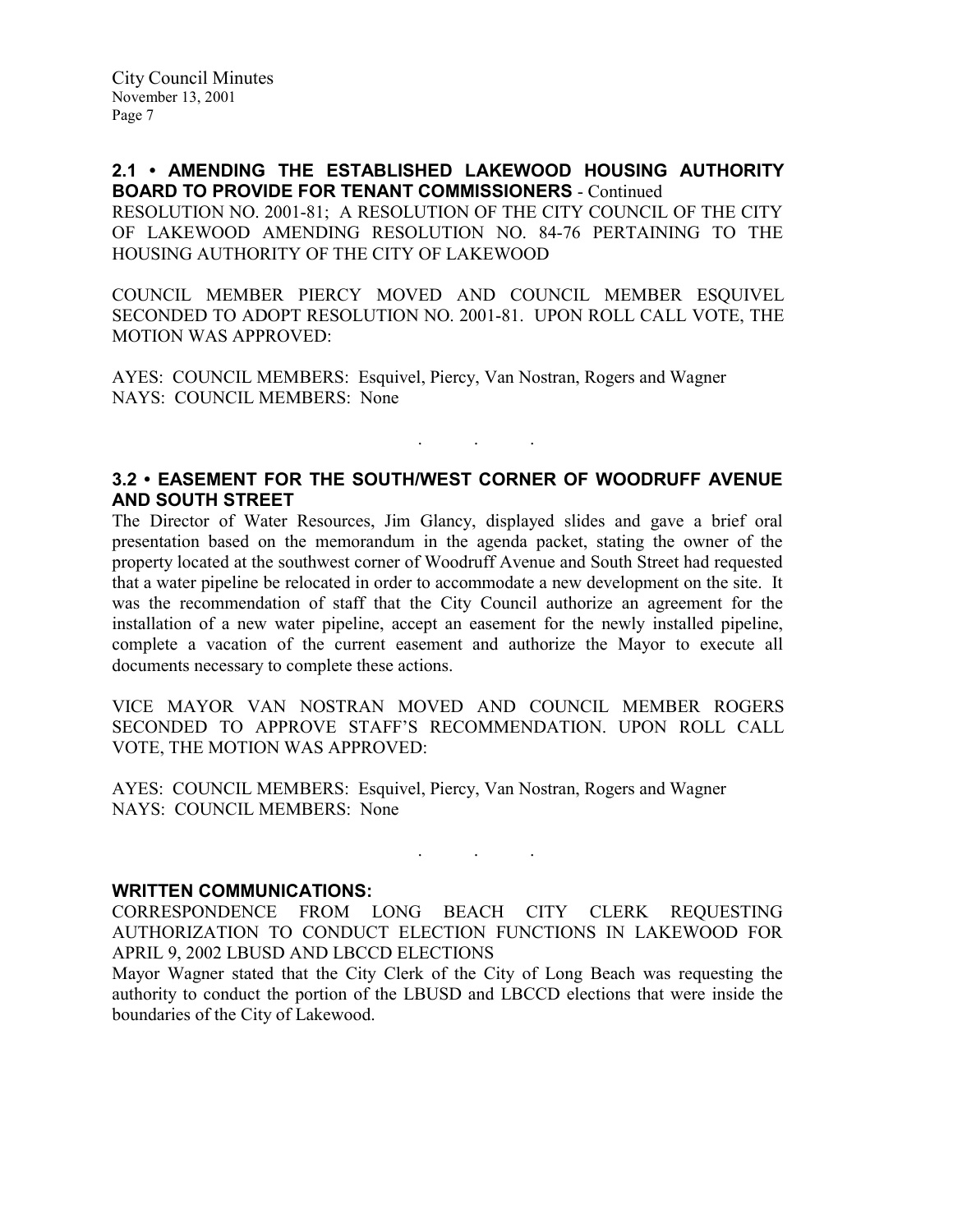City Council Minutes November 13, 2001 Page 8

### WRITTEN COMMUNICATIONS: Continued

COUNCIL MEMBER ROGERS MOVED AND COUNCIL MEMBER PIERCY SECONDED TO APPROVE THE LONG BEACH REQUEST. UPON ROLL CALL VOTE, THE MOTION WAS APPROVED:

AYES: COUNCIL MEMBERS: Esquivel, Piercy, Van Nostran, Rogers and Wagner NAYS: COUNCIL MEMBERS: None

At 8:57 p.m., the Regular Meeting of the City Council was recessed for the Meeting of the Lakewood Redevelopment Agency. At 8:58 p.m., the City Council Meeting was reconvened.

 $\mathbf{r}$  .  $\mathbf{r}$  ,  $\mathbf{r}$  ,  $\mathbf{r}$ 

. . .

### JOINT PUBLIC HEARING OF THE REDEVELOPMENT AGENCY AND THE CITY COUNCIL ON CONSIDERATION OF AN AMENDMENT TO THE LEASE OF REAL PROPERTY LOCATED AT 4950 CLARK AVENUE, LAKEWOOD, CALIFORNIA, TO THE BANK OF LAKEWOOD

The Community Development Director gave a brief oral presentation based on the memorandum in the agenda packet and reported a request had been received from the Bank of Lakewood to extend the lease on the parcel of land located at 4950 Clark Avenue for an additional one year period. The annual rent for the parcel would be increased to \$57,300 to adjust for the rise in the cost of living and a 180-day termination clause would be added to the lease. It was the recommendation of staff that the City Council extend the lease with the Bank of Lakewood for the property located at 4950 N. Clark Avenue until December 31, 2002.

Council Member Piercy inquired about the addition of the 180-day termination clause. Mr. Ebner responded by stating the Bank had requested the addition, as they might be considering a move to a different location.

Mayor Wagner opened the public hearing at 9:01 p.m. and called for anyone in the audience wishing to be heard on this matter. There was no response.

COUNCIL MEMBER ESQUIVEL MOVED AND COUNCIL MEMBER PIERCY SECONDED TO CLOSE THE PUBLIC HEARING AND APPROVE STAFF'S RECOMMENDATION. UPON ROLL CALL VOTE, THE MOTION WAS APPROVED:

AYES: COUNCIL MEMBERS: Esquivel, Piercy, Van Nostran, Rogers and Wagner NAYS: COUNCIL MEMBERS: None

At 9:03 p.m., the Regular Meeting of the City Council was recessed for the Meeting of the Lakewood Housing Authority. At 9:05 p.m., the City Council Meeting was reconvened.

. . .